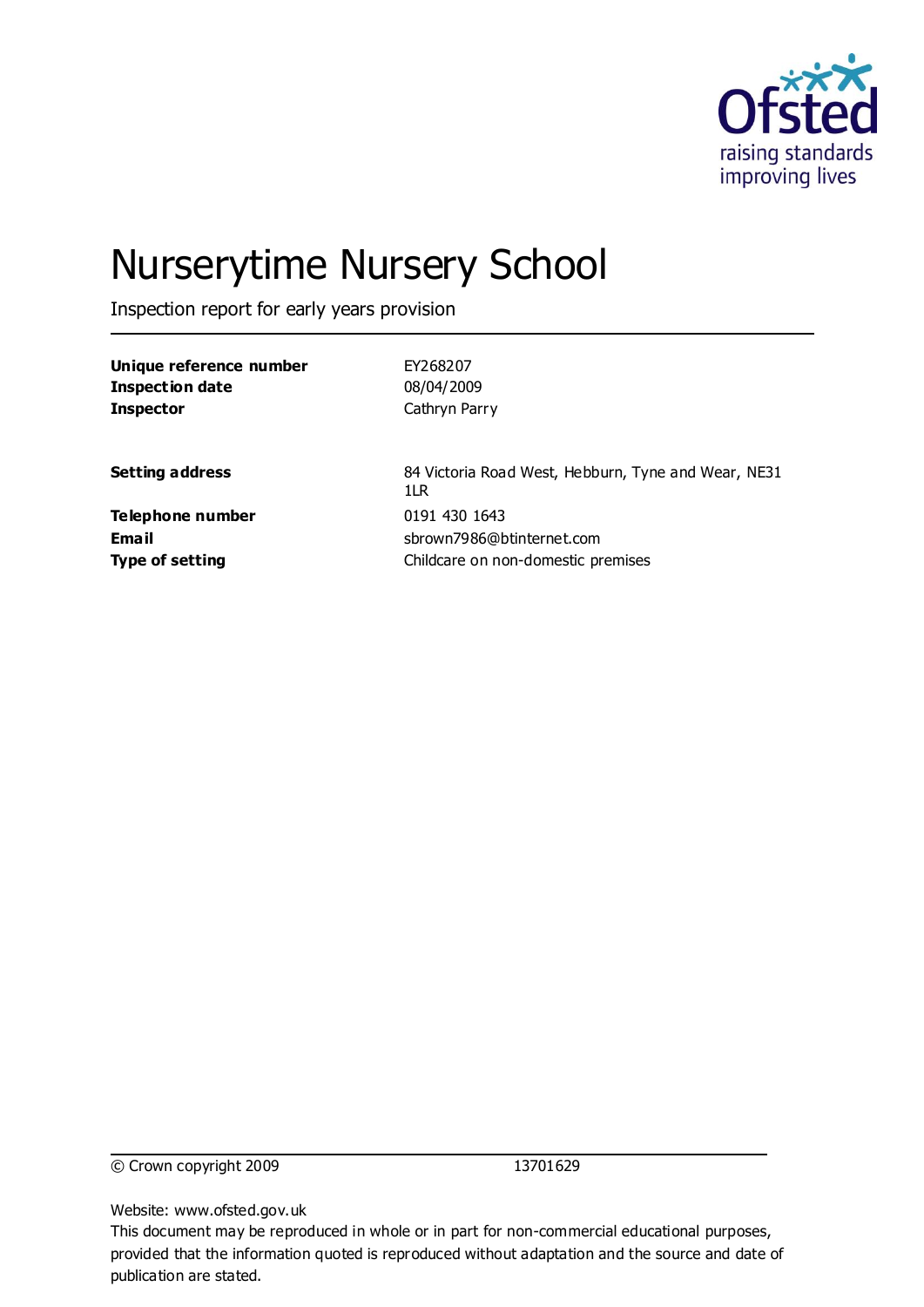# **Introduction**

This inspection was carried out by Ofsted under Sections 49 and 50 of the Childcare Act 2006 on the quality and standards of the registered early years provision. 'Early years provision' refers to provision regulated by Ofsted for children from birth to 31 August following their fifth birthday (the early years age group). The registered person must ensure that this provision complies with the statutory framework for children's learning, development and welfare, known as the *Early* Years Foundation Stage.

The provider must provide a copy of this report to all parents with children at the setting where reasonably practicable. The provider must provide a copy of the report to any other person who asks for one, but may charge a fee for this service (The Childcare (Inspection) Regulations 2008 regulations 9 and 10).

The setting also makes provision for children older than the early years age group which is registered on the voluntary and/or compulsory part(s) of the Childcare Register. This report does not include an evaluation of that provision, but a comment about compliance with the requirements of the Childcare Register is included in Annex B.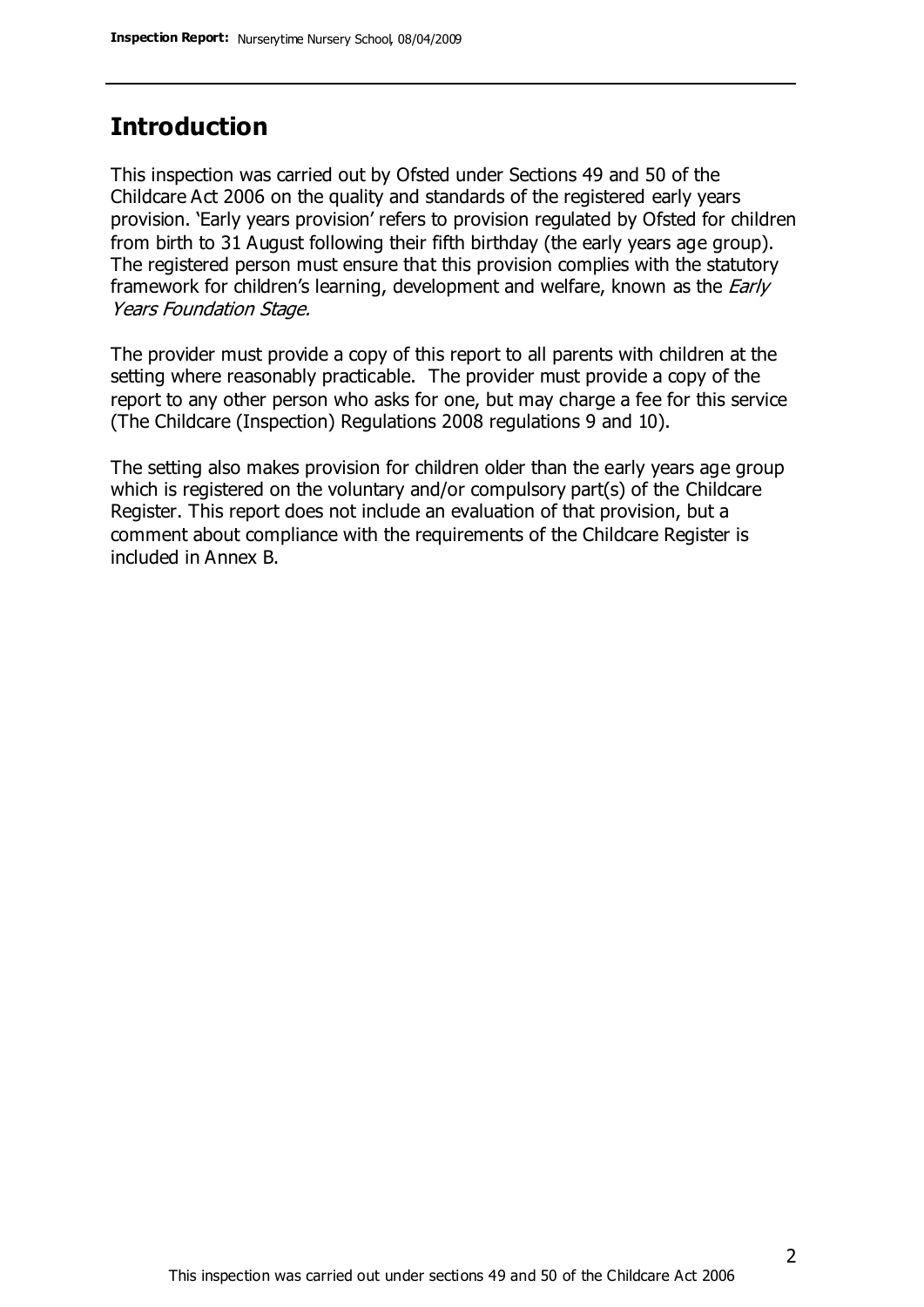# **Description of the setting**

Nurserytime Nursery School is one of three privately owned provisions run by the Nurserytime group. It was registered with the current owners in 2003 and operates from two floors within a self-contained premises. It is situated in the residential area of Hebburn in Tyne and Wear. Children have access to an enclosed outdoor play area. The nursery is open each weekday from 07.30 to 18.00 for 51 weeks of the year, excluding bank holidays.

The nursery is registered to care for a maximum of 47 children under eight years at any one time, all of whom may be in the early years age range. There are currently 46 children attending in this age group. The nursery also offers care to children aged over five to 11 years. This provision is registered by Ofsted on the compulsory and voluntary parts of the Childcare Register.

There are 11 members of staff, of whom ten hold appropriate early years qualifications to at least NVQ level 3. Three of these are working towards an NVQ level 4 qualification.

### **Overall effectiveness of the early years provision**

Overall the quality of the provision is satisfactory. A warm and friendly welcome is offered to all children and their families. Generally, resources are available to ensure each of the areas of learning is covered appropriately for all children. This is complemented with most experiences being suitably organised. Planning and assessment systems are being developed. The staff demonstrate a positive attitude to providing an inclusive environment. This includes being willing to attend specific courses and liaise with other professionals to enable all children to make progress. Regular team meetings and training ensure continuous improvement is made.

# **What steps need to be taken to improve provision further?**

To further improve the early years provision the registered person should:

- further develop opportunities for all children to use information and communication technology to support their learning
- continue to develop the planning of activities using the observations of children to plan the next steps in their learning, and systems to clearly show children's progress
- further develop resources and activities to nurture children's respect for their own cultures and beliefs and those of other people
- continue to nurture children's social and self-help skills, particularly through developing the effective organisation of meal times.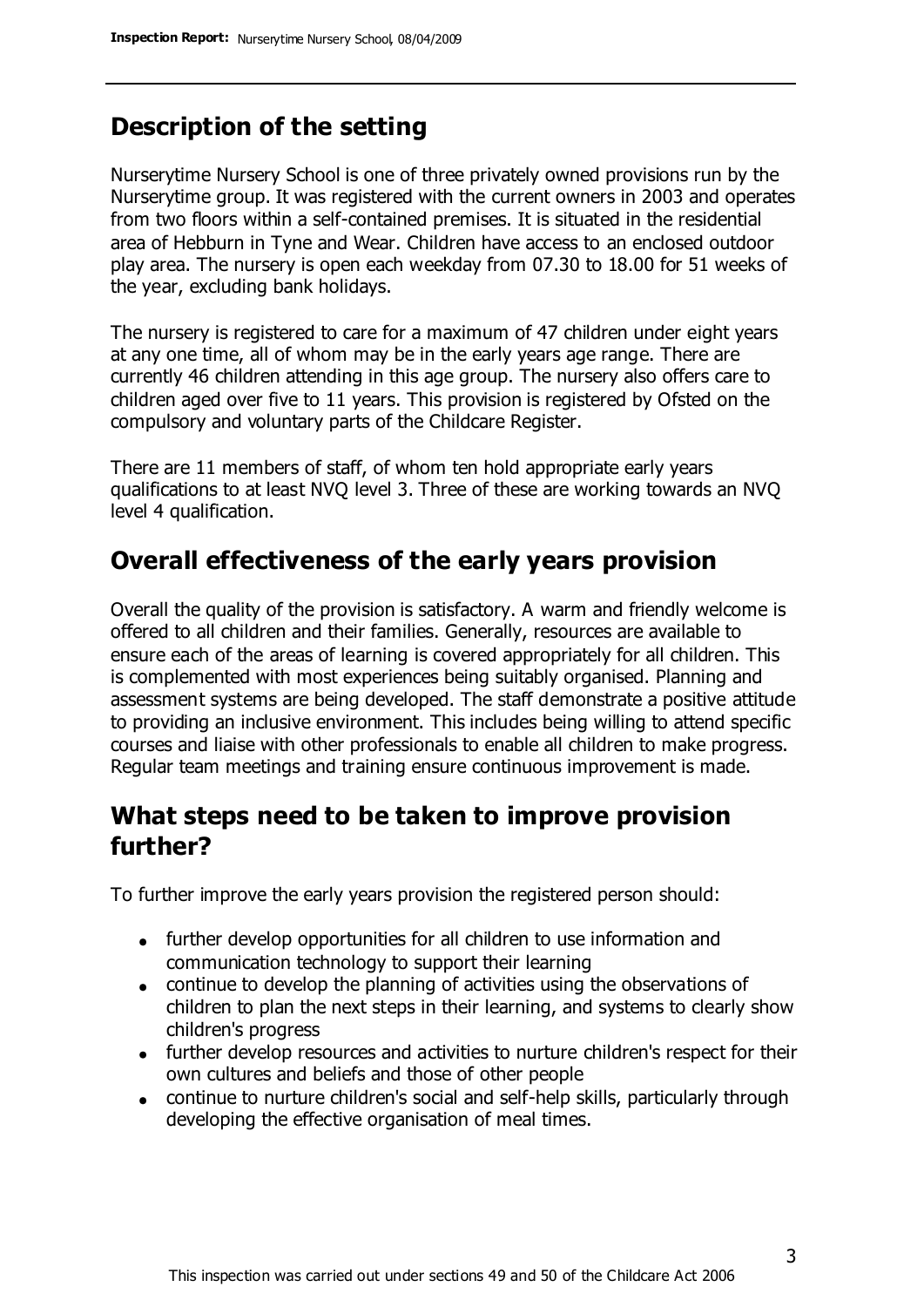# **The leadership and management of the early years provision**

The owner plays a key role in the managing of the nursery. This is particularly evident at the moment as the current manager is on maternity leave. She is assisted by the deputy of the setting and the manager of one of the other nurseries in the chain. The latter has completed a self-evaluation form with some input from the staff team. This has enabled them to focus more clearly on the nurseries strengths and areas for improvement. Feedback from parents has also been gained in the form of questionnaires to give staff a broader view of the service they provide. Recommendations from the last inspection have been positively addressed to promote children's well-being. This has included attending training to improve the educational provision. The manager has recently been awarded a grant, which will enable her to take forward plans to refurbish the toilet area, to further ensure children's privacy is respected. This has a positive impact on children's welfare.

Very good relationships with parents have been built. A new system to carry out home visits for children who are just about to start the nursery provides a very good base for these parental links. Staff speak to parents on a daily basis as well as providing written diary sheets. This ensures they are fully informed of the activities their children have enjoyed. Consequently, they can continue their learning at home through highlighted experiences. Parent's evenings are also organised to give parents the opportunity to discuss their children's progress. There are currently no children that receive education and care in more than one setting. However, staff are very keen to build links with other providers should this occur to promote continuity and cohesion.

A good recruitment procedure means that suitably vetted and qualified staff are employed to ensure children are appropriately protected. Some staff have attended safeguarding training and all the team demonstrate a suitable understanding of associated issues. Consequently, children are adequately kept safe. Visual risk assessments take place daily, which appropriately reduces the risk of accidental injury. These are adequately recorded.

# **The quality and standards of the early years provision**

Staff demonstrate a growing knowledge of the Early Years Foundation Stage and how to implement it. Displays and previous plans show that all children are given appropriate opportunities to make progress towards the early learning goals. Children are happy, settled and relate well to the staff, as they join in with their play. They benefit from a flexible routine, including a suitable balance of childcentred and adult-led activities. The staff use a positive approach to managing behaviour, which takes into account children's understanding and maturity. Meal times for all children are not always well organised. Staff do not consistently encourage good self-help skills, such as children using cutlery correctly and pouring their own drinks. Children do not always have an adult sitting with them whilst they eat, which results in the opportunity for conversation and the nurturing of social skills being missed. The staff's appropriate attitude to equal opportunities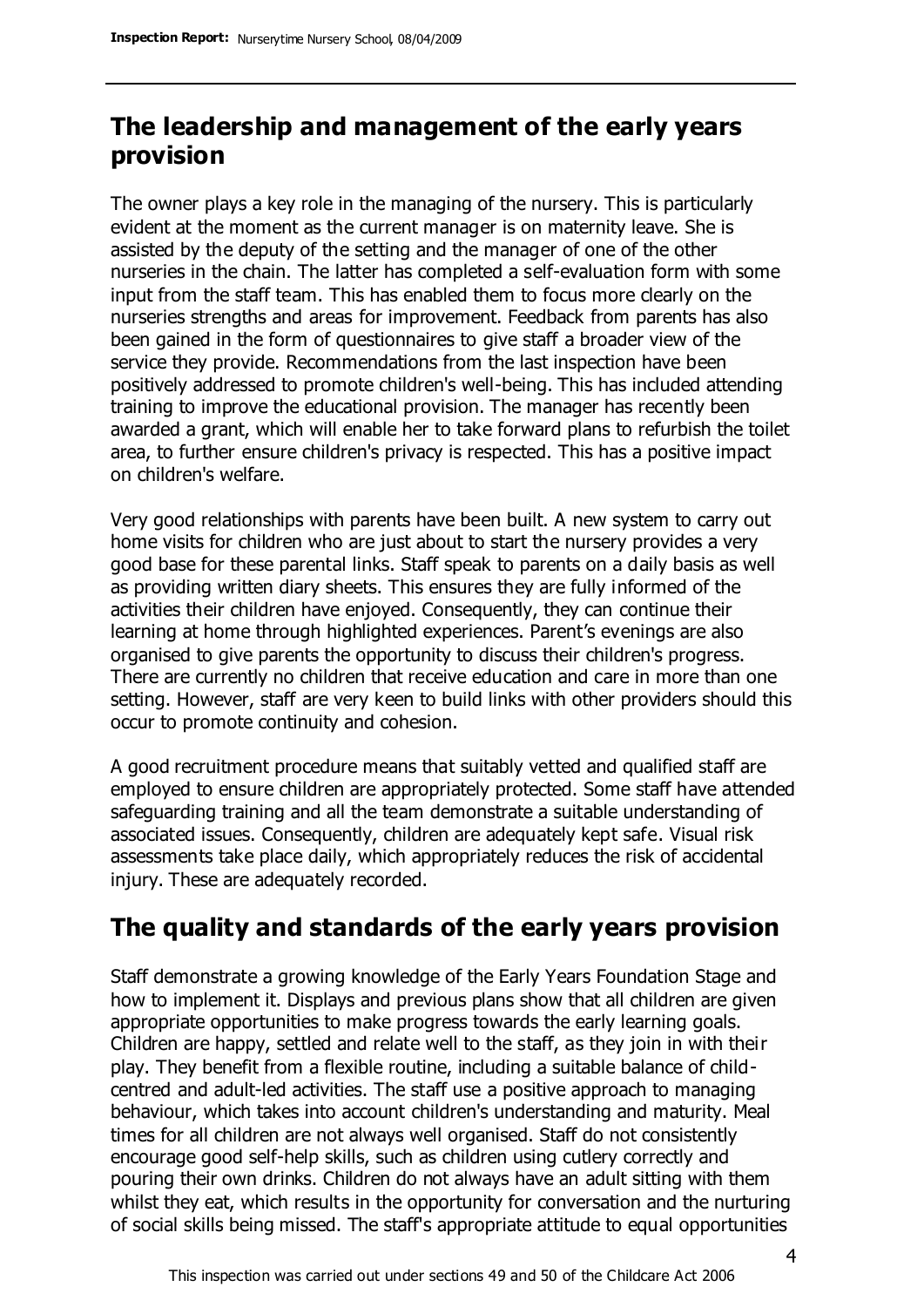contributes to children's growing awareness of the wider community. However, there are few resources to supplement this and generally only Christian festivals are celebrated. This has a negative impact on developing children's understanding of different cultures and beliefs. Babies' interest is encouraged through a selection of manmade and natural resources. Younger children have fun exploring textures and colours as they play 'peek-a-boo' with different voiles.

Children's communication skills are appropriately fostered through various activities, including songs and rhymes. They enjoy looking at books independently and with the staff. A variety of generally well-planned and creative activities, including painting, cutting and sticking, promote children's coordination whilst having fun. Children have a growing understanding of the world that they live in through a reasonable variety of planned and spontaneous activities, such as exploring the snow and planting and nurturing seeds. Children count along with staff in everyday play and identify different shapes and colours. Older children have daily access to computers. However, there are limited opportunities for all children to use information and communication technology to support their learning. This has a negative impact on them making progress in this area. Medium and short term plans are in place, however they are not consistently informed by observations of individual children. Developmental journals for each child contain observations, some photographs and pieces of art work. These are a lovely keepsake for parents and are also used to foster a smooth transition from one room to the next, and finally to nursery or school. However, the system that is used to collate the information does not easily show progress in each area of learning.

Children are welcomed into suitably clean and well-kept premises where they have sufficient space to play. They are kept secure through suitable procedures for entry to the building. Routines such as tidying away toys from the floor and using the child-height hand rail on the stairs, encourages children to take responsibility for their own safety. Staff implement appropriate hygiene practices, which help them to protect children from illness and infection. Examples of this are where they clean the table tops and highchair trays before meals and wear disposable gloves and aprons when changing nappies. Children are beginning to understand simple health and hygiene practices. These include brushing teeth after lunch and hand washing, which form a part of their daily routine. They enjoy physical play and have a variety of outdoor toys and resources to use in the play area to the rear of the building. These include climbing equipment, balancing resources and sit and ride toys. Children are active or restful through choice and babies sleep in-line with their individual needs and parent's wishes. Children are encouraged to enjoy generally healthy snacks and meals. These include toast, fruit, pasta dishes and pizza. Relevant documentation with regard to health, including specific dietary needs and consent forms are in place and up to date. These positively safeguard children's well-being.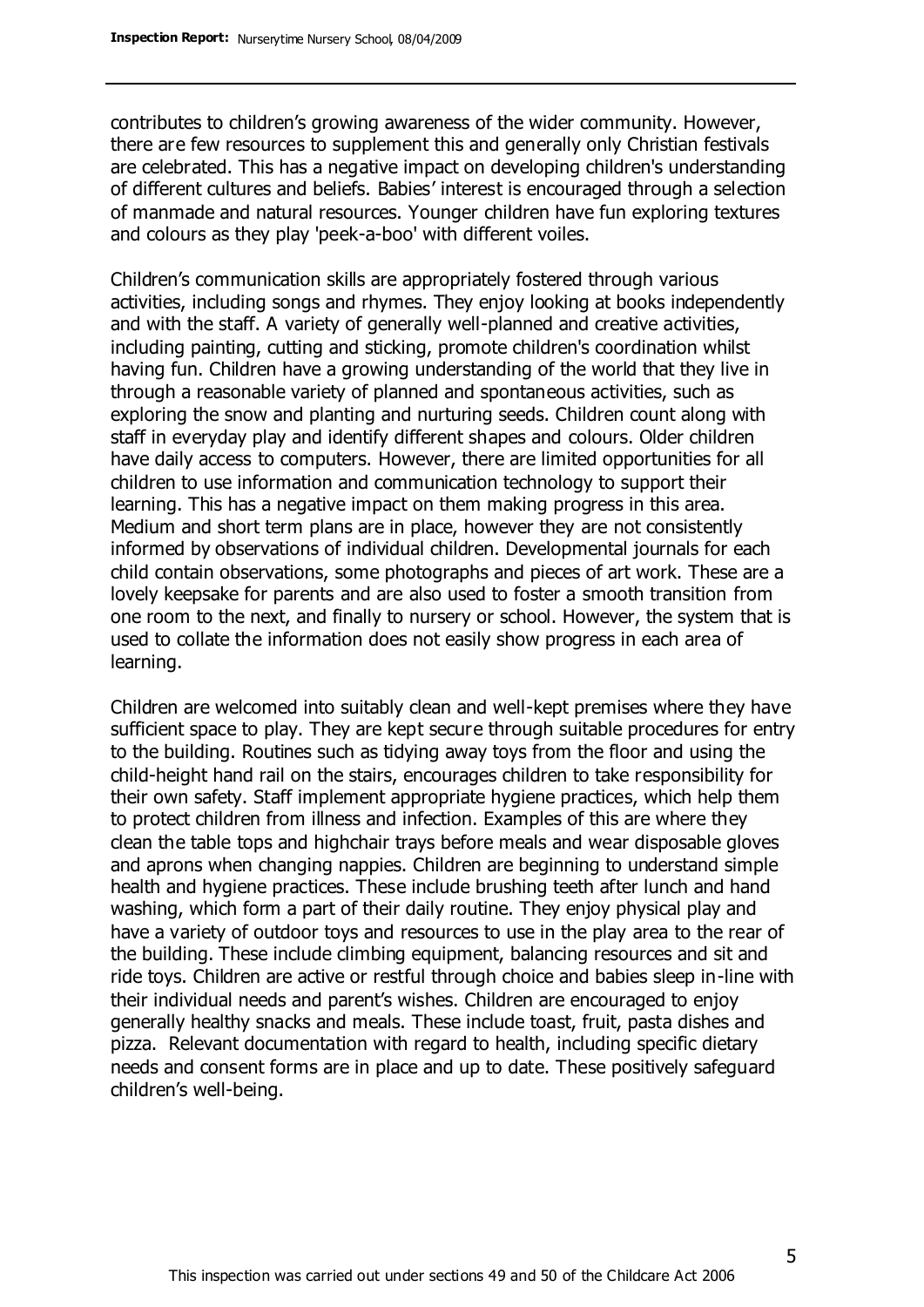# **Annex A: record of inspection judgements**

#### **The key inspection judgements and what they mean**

Grade 1 is Outstanding: this aspect of the provision is of exceptionally high quality Grade 2 is Good: this aspect of the provision is strong Grade 3 is Satisfactory: this aspect of the provision is sound Grade 4 is Inadequate: this aspect of the provision is not good enough

#### **Overall effectiveness**

| How effective is the provision in meeting the needs<br>of children in the Early Years Foundation Stage? |  |
|---------------------------------------------------------------------------------------------------------|--|
| How well does the provision promote inclusive practice?                                                 |  |
| The capacity of the provision to maintain continuous                                                    |  |
| improvement.                                                                                            |  |

#### **Leadership and management**

| How effectively is provision in the Early Years               |  |
|---------------------------------------------------------------|--|
| <b>Foundation Stage led and managed?</b>                      |  |
| How effective is the setting's self-evaluation, including the |  |
| steps taken to promote improvement?                           |  |
| How well does the setting work in partnership with parents    |  |
| and others?                                                   |  |
| How well are children safeguarded?                            |  |

### **Quality and standards**

| How effectively are children in the Early Years<br><b>Foundation Stage helped to learn and develop?</b> |   |
|---------------------------------------------------------------------------------------------------------|---|
| How effectively is the welfare of children in the Early                                                 | 3 |
| <b>Years Foundation Stage promoted?</b>                                                                 |   |
| How well are children helped to stay safe?                                                              |   |
| How well are children helped to be healthy?                                                             | 3 |
| How well are children helped to enjoy and achieve?                                                      | 3 |
| How well are children helped to make a positive                                                         | 3 |
| contribution?                                                                                           |   |
| How well are children helped develop skills that will                                                   |   |
| contribute to their future economic well-being?                                                         |   |

Any complaints about the inspection or report should be made following the procedures set out in the guidance available from Ofsted's website: www.ofsted.gov.uk